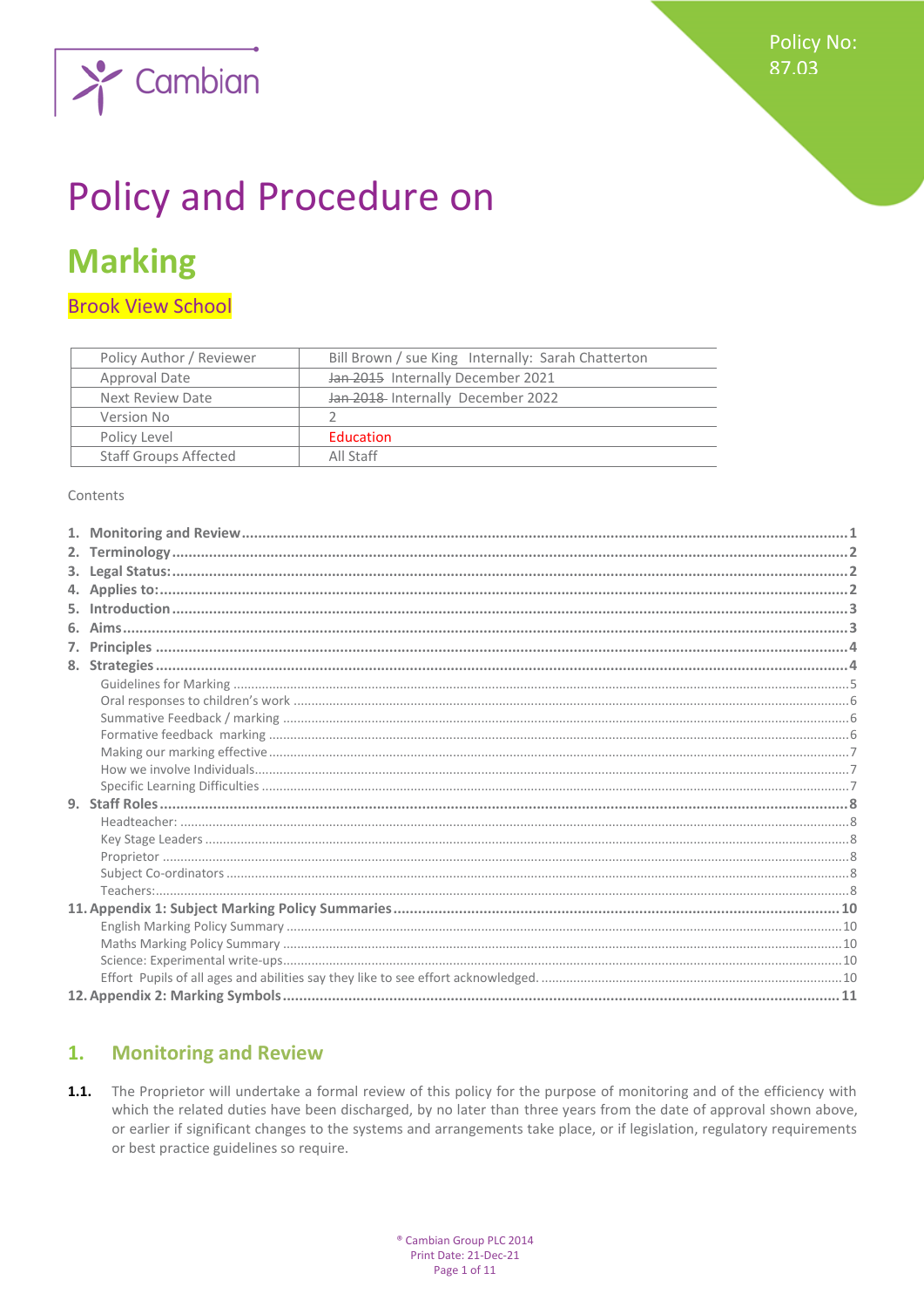

Signed:

Superficient

Andrew Sutherland Sarah Chatterton **Representative, Proprietor- Cambian Group Head of Education** August 2021 December 2021

SaralCharledan

Policy No: 87.03

## <span id="page-1-0"></span>**2. Terminology**

|  |  | 2.1. Our aim is to use consistent terminology throughout this policy and all supporting documentation as follows: |  |  |  |  |
|--|--|-------------------------------------------------------------------------------------------------------------------|--|--|--|--|
|--|--|-------------------------------------------------------------------------------------------------------------------|--|--|--|--|

| 'Establishment' or 'Location   | this is a generic term which means the Children's<br>Home/school/college. Brook View is a school.                                                                                                                 |
|--------------------------------|-------------------------------------------------------------------------------------------------------------------------------------------------------------------------------------------------------------------|
| Individual                     | means any child or young person under the age of 18 or young<br>adult between the ages of 18 and 25. At Brook View School we<br>have children attending and/or residing between the ages of 8 and<br>19.          |
| Service Head / Head of Service | This is the senior person with overall responsibility for the Location.<br>At Brook View School this is the Head of Education who is Sarah<br>Chatterton.                                                         |
| Key Worker                     | Members of staff that have special responsibility for Individuals<br>residing at or attending the Establishment.                                                                                                  |
| Parent, Carer, Guardian        | means parent or person with Parental Responsibility                                                                                                                                                               |
| <b>Regulatory Authority</b>    | Regulatory Authority is the generic term used in this policy to<br>describe the independent regulatory body responsible for<br>inspecting and regulating services. At <b>Brook View School</b> this is<br>Ofsted. |
| Social Worker                  | This means the worker allocated to the child/family. If there is no<br>allocated worker, the Duty Social Worker or Team Manager is<br>responsible.                                                                |
| <b>Placing Authority</b>       | Placing Authority means the local authority/agency responsible for<br>placing the child or commissioning the service                                                                                              |
| Staff                          | Means full or part-time employees of Cambian, agency workers,<br>bank workers, contract workers and volunteers.                                                                                                   |

## <span id="page-1-1"></span>**3. Legal Status:**

**3.1.** Regulatory Requirements, Part 1 Quality of Education Provided (curriculum) (teaching) of the Education (Independent School Standards) (England) (Amendment) Regulations 2013

## <span id="page-1-2"></span>**4. Applies to:**

Version: 2 2 Sue King & Cambian Group PLC 2014<br> **TEACHING & LEARNING** - Marking and Assessment Date: Jan 2015 TEACHING & LEARNING - Marking and Assessment Print Date: 21-Dec-21 Page 2 of 11 Previously: OFSCH/CFE 13.04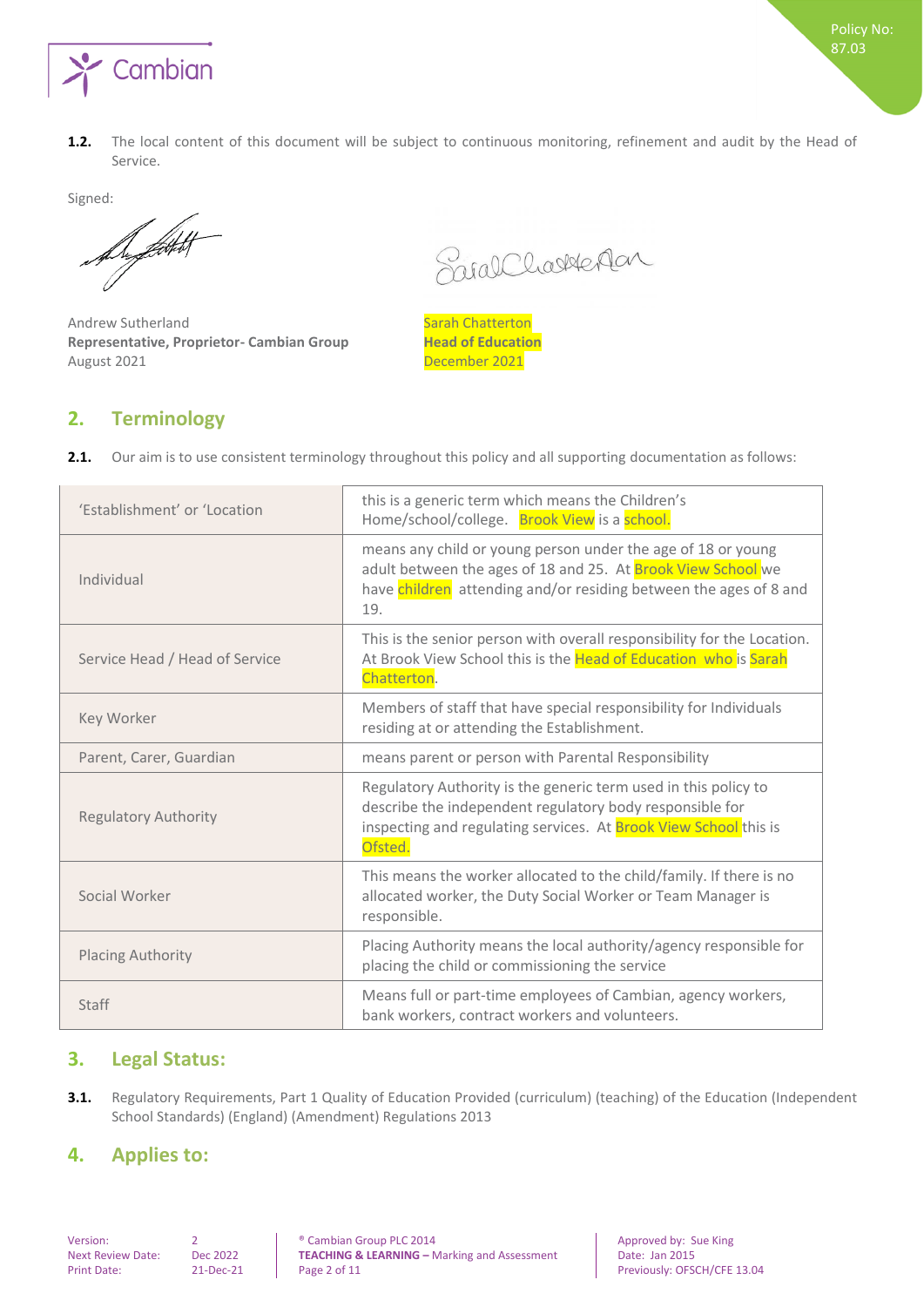

#### **4.1.** Whole Establishment

#### **4.2.** To be read with:

- Curriculum Policy
- Differentiation Policy
- Special Educational Needs Policy
- Appendix 1 Subject Marking Policies Summary
- <span id="page-2-0"></span>• Appendix  $2 -$  Marking Symbols

## **5. Introduction**

**5.1.** This document is a statement of aims, principles and strategies for Marking at **Brook View School**. The purpose of this policy is to ensure a consistent approach throughout the whole Establishment. The marking policy was developed conjunction with colleagues.

## <span id="page-2-1"></span>**6. Aims**

**6.1.** To establish a broad, consistent approach to the way learner's work is marked, so that pupils feel valued and have a clear understanding of how well they are doing. Marking will help pupils to improve their work and will inform teacher planning and monitoring.

#### **6.2.** We aim to:-

- assess children's work in a positive manner reflecting the ethos of the Establishment with Individuals present as far as possible;
- mark written work regularly and return or give feedback quickly;
- mark work consistently in ways which highlight strengths and shortcomings, using approaches which are understood by Individuals and parents;
- provide helpful and constructive feedback to Individuals so that their needs are identified and, where appropriate, discuss with them what they find difficult;
- recognise achievements giving encouragement and building confidence;
- focus on particular aspects of work at different times rather than correcting every mistake which is disheartening. Individuals will need to understand what aspects of their work will be the focus of marking linked with the learning intention;
- comment specifically on the next step for learning at the end of each piece of literacy work and where appropriate in other curriculum areas. The aim should be to summarise achievement and to set a further target which will link to the learning objective;
- make links to previous work where possible;
- provide a basis both for summative and for formative assessment;
- when giving a grade or mark, Individuals should clearly understand what this means;
- make marking manageable for teachers by involving other adults where appropriate;
- encourage Individuals to proof-read and check each piece of work, checking for errors such as repeated words, omissions, mistakes in tense, spelling and punctuation or errors of calculation;
- plan for and give Individuals time to respond to marking by editing a section of work, make amendments or extend a piece of work;
- assure Individuals that we value their work, and to motivate them;
- assess each individual's work, to identify problems and to help us to plan for the future;
- communicate regularly with Individuals about their individual progress;
- inform the next step in a Individual's learning;
- assist Individuals by setting clear targets to focus on aspects of their work which need further development;

Version: 2 **2 a e** Cambian Group PLC 2014 **Approved by:** Sue King Next Review Date: Dec 2022 **TEACHING & LEARNING –** Marking and Assessment Date: Jan 2015 Print Date: 21-Dec-21 Page 3 of 11 Page 1 and 21-Dec-21 Previously: OFSCH/CFE 13.04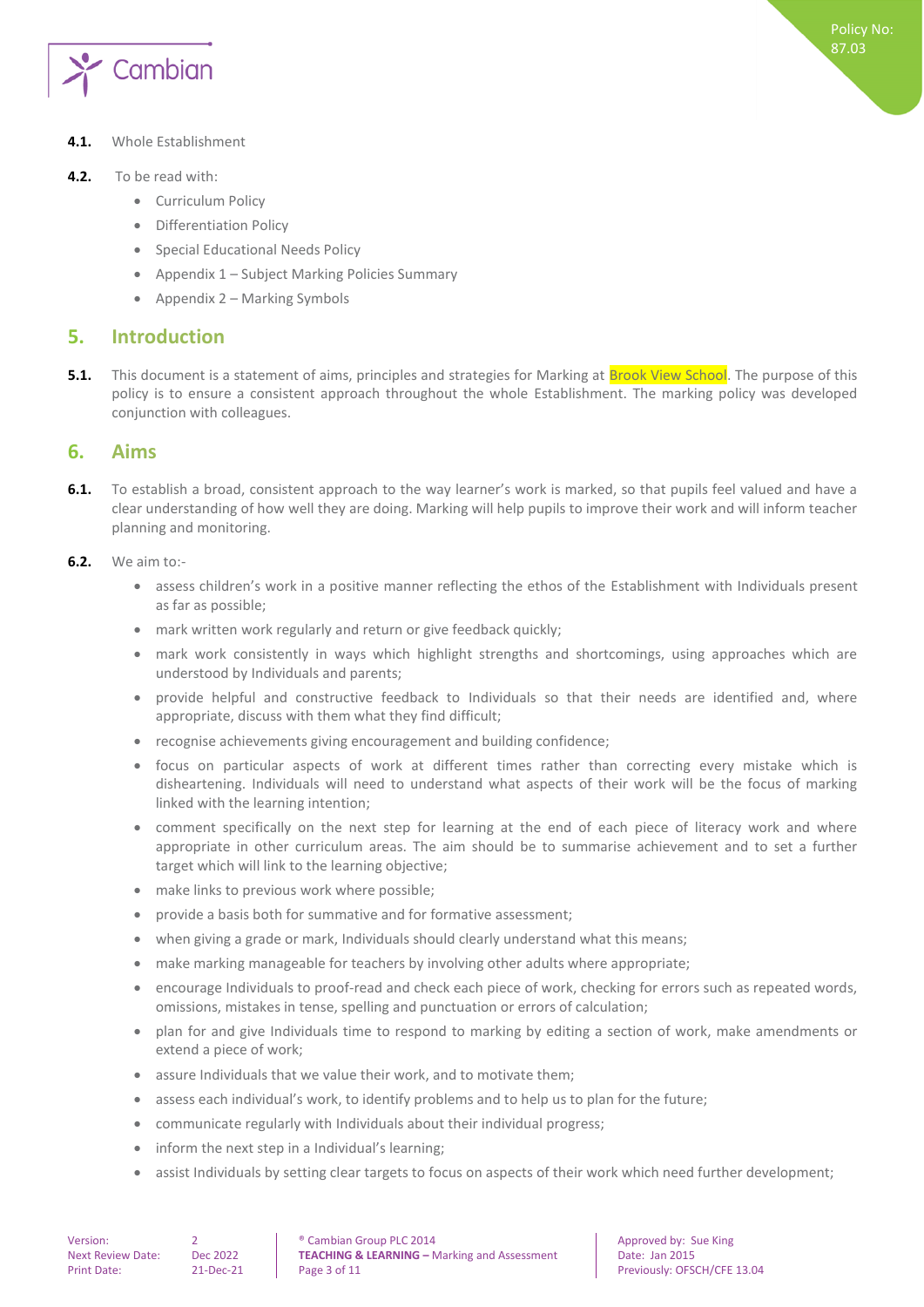

- motivate Individuals to further effort by praising or celebrating current achievements and raising self-esteem;
- use marking to provide teachers with feedback of how well the Individuals have understood the current work, so as to assist in forward planning;
- enable the teacher to make judgements about pupils' attainments particularly relating to teacher assessments;
- inform individual, class and whole Establishment assessment and planning;
- promote high quality work;
- develop clarity of purpose;
- evaluate quality of teaching and learning;
- <span id="page-3-0"></span>encourage reflection and self-improvement.

## **7. Principles**

- **7.1.** "Assessment for learning (AfL) is the process of seeking and interpreting evidence for use by students and their teachers, to decide where students are in their learning, where they need to go and how best to get there." J. Rowe, 2007. Marking and feedback in our Establishment will be consistent with the principles of Assessment for Learning (AfL), being:
	- Focused on pupil learning
	- Based on shared learning objectives
	- Periodically and selectively given
	- Positive in tone and accessible by all pupils
	- Supportive of achievement in all its forms
	- Helping pupils to improve their work
	- Promoting learner confidence
	- Including opportunities to develop peer and self-assessment skills
	- Informing future planning and thereby support individual 'target getting'

## <span id="page-3-1"></span>**8. Strategies**

- **8.1.** To plan for good learning teachers need to be aware of areas of weakness in pupil learning, as well as what pupils already know and understand. The identification of curricular targets and base lining supports this.
- **8.2.** Curricular targets identified from a range of sources, curriculum targets identify typical areas of weakness in pupils' learning, and become a focus for improvement.
- **8.3.** Base lining at the start of a new unit of work teachers should ascertain what pupils specifically already know and understand. Together this knowledge it will inform the identification of curricular targets objectives for whole year groups, classes, sets or even individuals, and more specifically the planning of learning objectives and learning outcomes by teachers. To support learning pupils need to know in advance what they are learning, what they will be expected to do and how their work will be marked. The use of learning objectives/outcomes and the sharing of success criteria support this.
- 8.4. Learning objectives broad learning objectives will be shared with pupils. These will focus on the learning e.g., on what pupils "will know" and "be able to do ..." by the end of the learning process. They will be expressed in such a way that they are accessible to all and could be summed up as "We are learning to…" (WALT).
- **8.5.** Learning outcomes will also be shared. These will focus on what the pupils will be doing, making or producing , this might usefully be summed up as "What I am looking for… "(WILF).Objectives and outcomes may also be combined e.g. "We are learning to….. by……"
- **8.6.** Success criteria the marking criteria against which different pieces of work will be marked should be shared e.g. in support of peer/self-assessment, milestone pieces of work and end of unit assessment.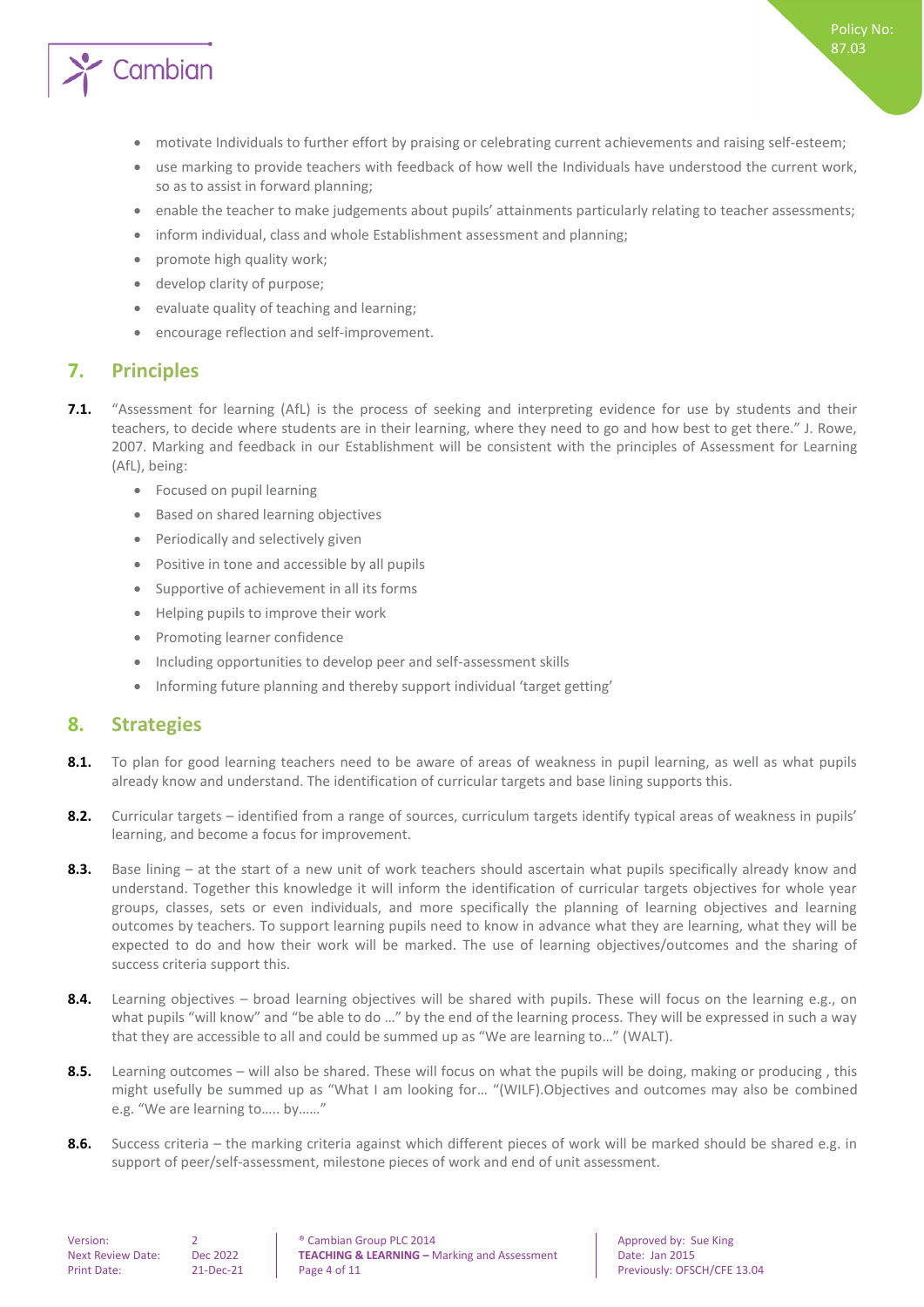

- **8.7.** These criteria may be generated in conjunction with the pupils or by the teacher as appropriate.
- **8.8.** Modelling before starting a task, pupils find it helpful to see what a finished product/piece of work might look like. It can generate discussion about what makes a good piece of work and how examples might be improved
- **8.9.** Marking and feedback should:
	- be manageable for the teaching team and accessible to the Individuals;
	- relate to the learning intention;
	- involve the teaching team working with the Individuals;
	- give recognition and praise for achievement and clear strategies for improvement;
	- allow specific time for Individuals to read, reflect and respond to marking where appropriate;
	- respond to individual learning needs taking opportunities to mark face-to-face where appropriate;
	- inform future planning;
	- use consistent codes within Key Stages;
	- ultimately be seen by Individuals as a positive approach to improving their learning;
	- provide clear feedback to pupils about the strengths and weaknesses in their work and the next steps they need to take;
	- provide a record of pupil's progress;
	- encourage pupils to strive to improve by giving help, encouragement and constructive comments;
	- direct pupils to what they need to do to improve their work;
	- help parents understand strengths and weaknesses in their Individuals' work.
- 8.10. The degree of maturity and ability of the Individual will affect the form and nature of marking. We mark not only to correct errors but also to celebrate successes and point a way forward. It is especially important that we have a consistent approach to how we mark Individuals' work throughout the Establishment.
- **8.11.** Marking may be done by:
	- teacher alone;
	- teacher alongside Individual;
	- Individual alone;
	- other Individuals;
	- whole class review.

#### <span id="page-4-0"></span>**Guidelines for Marking**

- **8.12.** Staff mark all subjects in blue, green or black ink.
- 8.13. Where a member of the teaching team other than the class teacher has been involved in the Individual's learning, the work should be initialled and commented on where appropriate.
- **8.14.** Symbols used for correcting work are consistent throughout the Establishment. Please refer to Appendix 2 for an overview of these.
- **8.15.** All pupils' work should be collected in regularly and marked within one week. However, in some cases, notably ongoing projects or independent enquiry work, weekly marking may be verbal with written marking at the culmination of the task.
- **8.16.** Not all mistakes will be corrected. These may be subject specific, as outlined in individual departmental policies (see Appendix 1). Corrections within a piece of work should be neat and legible. Remarks should be in the margin, with final comments at the end of the piece.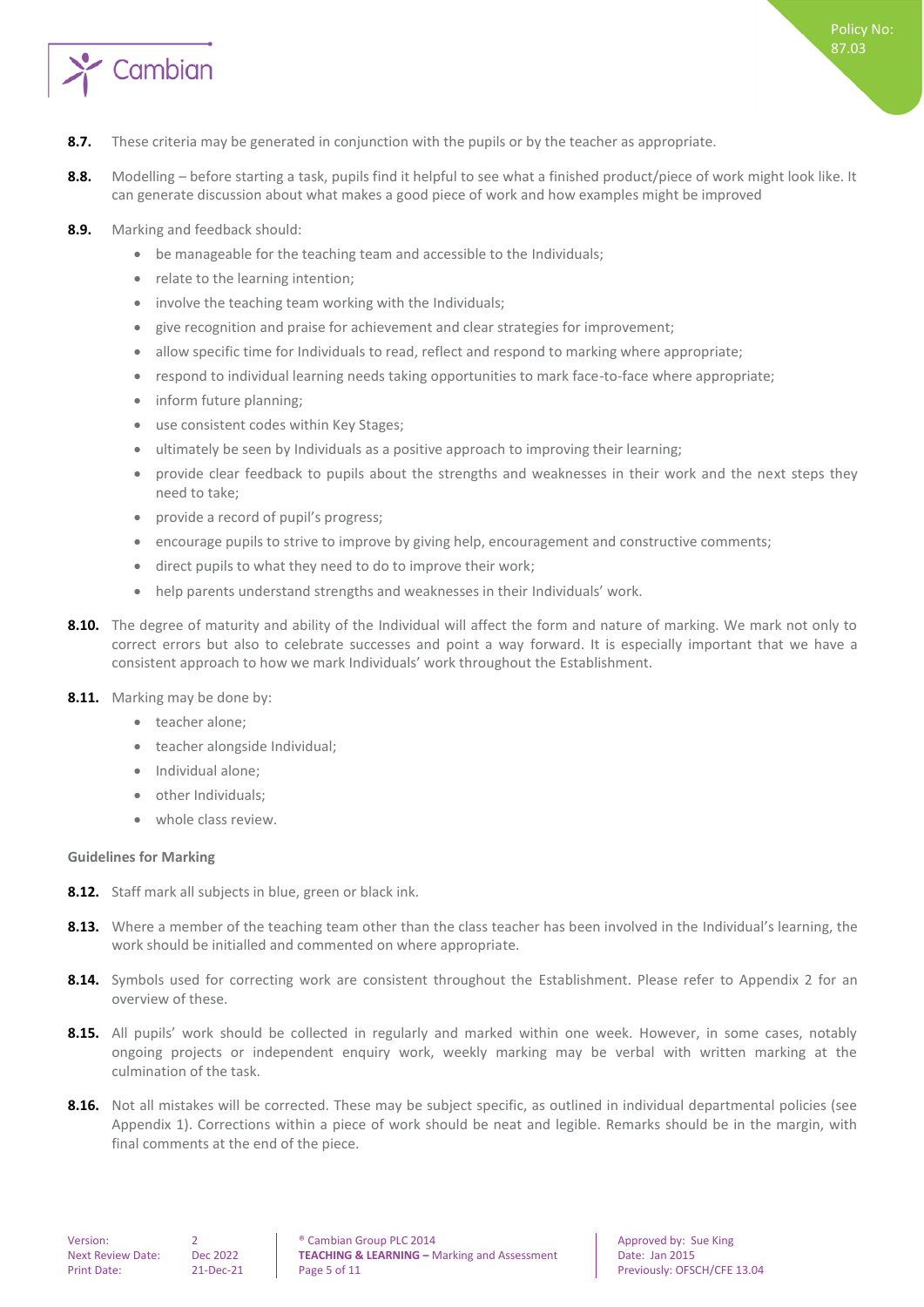

- **8.18.** Time should be allowed for pupils to read comments and scores. They should have time to discuss the feedback when the work is returned.
- **8.19.** The work of pupils with Specific Learning Difficulties should be marked in accordance with their IEP. There should be some indication of the amount of support given.
- **8.20.** Work should be treated with respect. When many errors are made, marking should be selective or dealt with through discussion. Harsh criticism should be avoided. Requests for further action should be followed up within one week.
- **8.21.** Learning milestones not all marking can or should be marked in detail. Within each unit of work the Establishment will identify a finite number of key pieces of work for more in depth, quality marking. A minimum of six such pieces will be identified by foundation subjects over the course of a year, though core subjects would probably need to identify additional opportunities for quality marking to take place.
- **8.22.** These pieces of work will focus on the assessment of progress in relation to specific learning objectives or if required curricular target/s.
- **8.23.** Success criteria will be shared with pupils and at the end of the marking process it should be clear to the pupil "what they have done well" and "what they need to do to improve".
- **8.24.** Comments will be positive and subject specific. Linking words such as BUT are best avoided. "Even better if…" (EBI), may be a more helpful way of focusing teacher and pupil feedback. An interim KS level or grade will be awarded and pupils will be given the opportunity to improve their work.
- **8.25.** Light touch/"tick and flick" marking in order to support the giving of quality feedback at key points in the learning process, other work should be marked in less detail. Light touch marking will develop the skills of peer and selfassessment, and will stand along-side whole class and teacher led marking of more closed tasks, class notes and exercises. Teachers will acknowledge such work variously through oral feedback as well as the use of an effort grade, ticks, simple marks (10/10), stickers, initials, and/or brief attainment based comments. Formative marking – both the marking of milestone pieces and light touch marking are examples of formative marking. They inform the teacher and pupil of learning progress, identify the next steps and how they can best be taken. It informs teacher planning. This type of work/marking is distinct from end of unit assessments which are summative, judging pupil attainment and therefore progress made at a given point in time.
- **8.26.** Comments: These should be positive, highlighting the Individual's strengths. Comments should include advice on how to improve and targets may be set. They serve as a record for the Individual, teacher and parent (and outside agencies such as an Ed Psych. if needed).

#### <span id="page-5-0"></span>**Oral responses to Individuals' work**

8.27. It is important for all Individuals to have oral feedback from a member of the teaching team from time to time. This dialogue should focus upon successes, areas for development and to set targets for future learning. This would be particularly appropriate within the performing arts areas (see subject specific marking and feedback guidance in appendix).

#### <span id="page-5-1"></span>**Summative Feedback / marking**

**8.28.** This is associated with closed tasks or exercises where the answer is either right or wrong. The Individuals, as a class or in groups, can also mark this. (See relevant appendix on Subject specific marking and feedback for further information).

#### <span id="page-5-2"></span>**Formative feedback marking**

**8.29.** Not all pieces of work can be quality marked. Teachers need to decide whether work will simply be acknowledged or given detailed attention. Acknowledgement should always relate to the learning intention.

Version: 2 **2 a e** Cambian Group PLC 2014 **Approved by:** Sue King Next Review Date: Dec 2022 **TEACHING & LEARNING –** Marking and Assessment Date: Jan 2015 Print Date: 21-Dec-21 | Page 6 of 11 Previously: OFSCH/CFE 13.04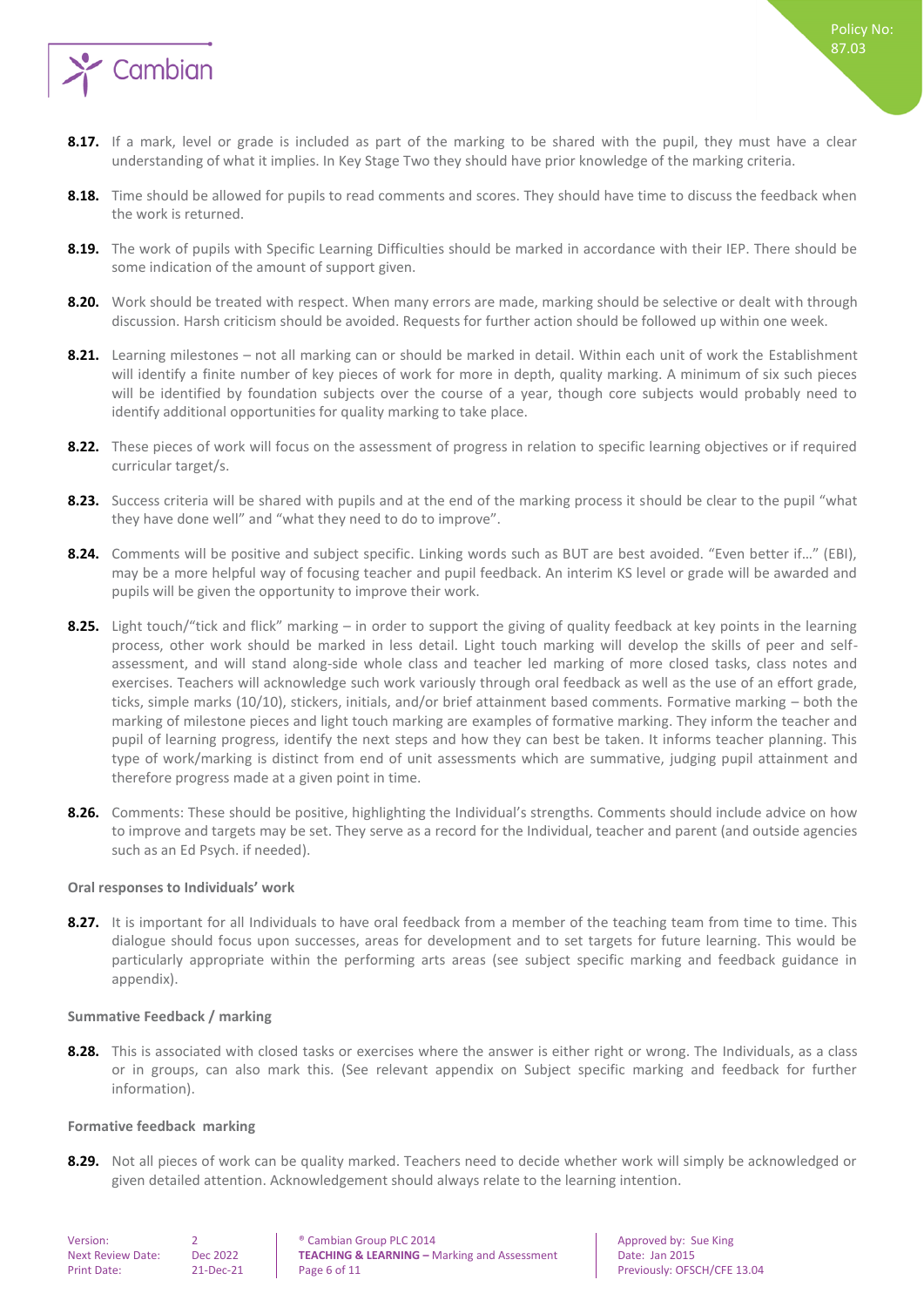

#### <span id="page-6-0"></span>**Making our marking effective**

**8.30.** When we return work to older Individuals we will give them a short time (two-three minutes) to read our comments and think about the targets they need to work towards.

#### <span id="page-6-1"></span>**How we involve Individuals**

- 8.31. It will be apparent from the section above that we are involving Individuals. We do this best by sharing the criteria for the marking with them. This is done in several ways:
- **8.32.** Through a standard type of learning objective the WALT
- **8.33.** Individual Individuals having set targets in English and Mathematics for the term.
- **8.34.** By inviting Individuals to think of what it is they have to do in order to succeed (Thomas, when you have finished the writing, how will you know if it is good? What will you be looking for?)
- **8.35.** Fluent writers can write their learning targets in their book.
- **8.36.** Attainment Grades aren't always necessary. They can for example be meaningless given the size/nature of the task, and distract from improvement comments. Grades can undermine confidence in some pupils and result in complacency for others. However, it is still important for teachers, parents and pupils to know periodically how well the learning is going and what still need to be done. Pupils need to be clear about what they need to do to progress from one level/grade to the next, and equally should be clear about the expected progress they should be making through the key stage. In order to support this process:
	- levels and grades should be 'translated' into pupil speak and shared with pupils.
	- key pieces of work or learning milestones, will be awarded an attainment grade expressed in terms of an interim KS level or grade.
	- at the end of a unit a formal assessment will take place and a KS level or grade will be awarded.

#### **8.37.** Rewards

- **8.38.** To motivate and reward Individuals for their effort and work, each year group consistently gives out the same rewards. Rewards may include:
	- Head of Service for commendation.
	- Receiving a certificate at the Friday assembly.
	- A system of house points.
	- Marks, grades and assessments.
	- Stickers, stars, stamps or certificates.
	- Use of Establishment reports to comment favourably academic achievement.

#### <span id="page-6-2"></span>**Specific Learning Difficulties**

- **8.39.** Individuals with specific learning difficulties in both English and Mathematics will have detailed individual learning plans, which will be found on their Personalised Learning Plan (PLP)
- **8.40.** How Individuals' progress is reported to Parents.
- **8.41.** It is important that we inform parents of our strategies. We will do this by:
	- Information sent home to parents (e.g. year information booklet)
	- By talking to parents at parental consultation evenings.
	- By writing notes in the homework diaries/ reading record.
	- By sharing work and tests with parents.
	- Writing reports at the end of each term for each Individual.

Version: 2 **2 a e** Cambian Group PLC 2014 **Approved by:** Sue King Next Review Date: Dec 2022 **TEACHING & LEARNING –** Marking and Assessment Date: Jan 2015 Print Date: 21-Dec-21 Page 7 of 11 Previously: OFSCH/CFE 13.04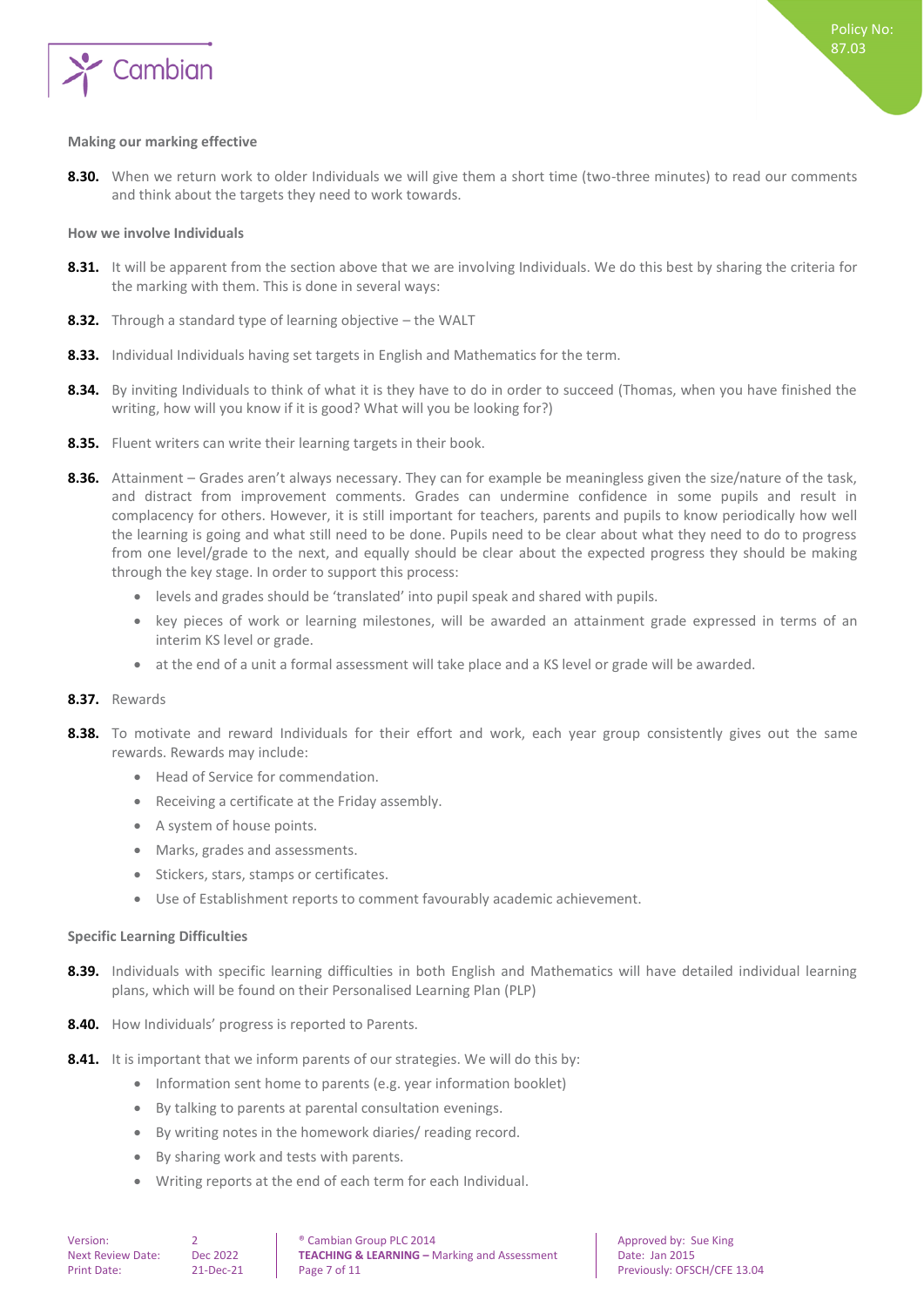

## <span id="page-7-0"></span>**9. Staff Roles**

<span id="page-7-1"></span>**Head of Service:**

- **9.1.** To ensure marking is consistent throughout the Establishment.
- **9.2.** To ensure that the Marking Policy of the Establishment is being effectively implemented.
- **9.3.** Adequate resources and training are available for development.
- **9.4.** To monitor the quality of marking.
- <span id="page-7-2"></span>**9.5.** To assess the quality of teaching, learning and assessment through marking.

#### **Key Stage Leaders**

- **9.6.** To lead a whole Establishment approach to marking and keep the Head of Service and parents well informed.
- **9.7.** To carry out agreement trialling to establish accurate and common standards throughout the Establishment for marking.
- **9.8.** To sample examples of marking throughout the Establishment and report findings to the management team and staff.
- **9.9.** To monitor and support teacher's marking and assessments of Individuals' work throughout the key stage.
- <span id="page-7-3"></span>**9.10.** The audit of staff training needs within marking.

#### **Proprietor**

- **9.11.** To approve, ratify and monitor the Marking policy.
- **9.12.** To ensure that they are well informed about standards in Marking.
- <span id="page-7-4"></span>**9.13.** To be familiar with the types of information gained from marking and assessment.

#### **Subject Co-ordinators**

- **9.14.** To monitor the implementation of the marking policy.
- **9.15.** To use assessment date to monitor progress.
- **9.16.** To support staff with new ideas, resources and materials relevant to the policy.
- **9.17.** To monitor standards and to lead work sampling sessions where staff moderate marking across the Establishment.
- <span id="page-7-5"></span>**9.18.** To make recommendations for further improvement.

#### **Teachers:**

- **9.19.** Develop an atmosphere in which Individuals are motivated to learn from mistakes and targets given from marking.
- **9.20.** Challenge and support all Individuals to do their best.
- **9.21.** Have a thorough and up-to-date knowledge of the marking policy for the Establishment.
- **9.22.** For marking to reflect individual Individuals' needs.
- **9.23.** Keep comprehensive records of Individuals' work.
- **9.24.** Use marking and assessment data to set targets and give Individuals clear and constructive feedback.

Version: 2 **2 a e** Cambian Group PLC 2014 **Approved by:** Sue King Next Review Date: Dec 2022 **TEACHING & LEARNING –** Marking and Assessment Date: Jan 2015 Print Date: 21-Dec-21 Page 8 of 11 Page 1 Previously: OFSCH/CFE 13.04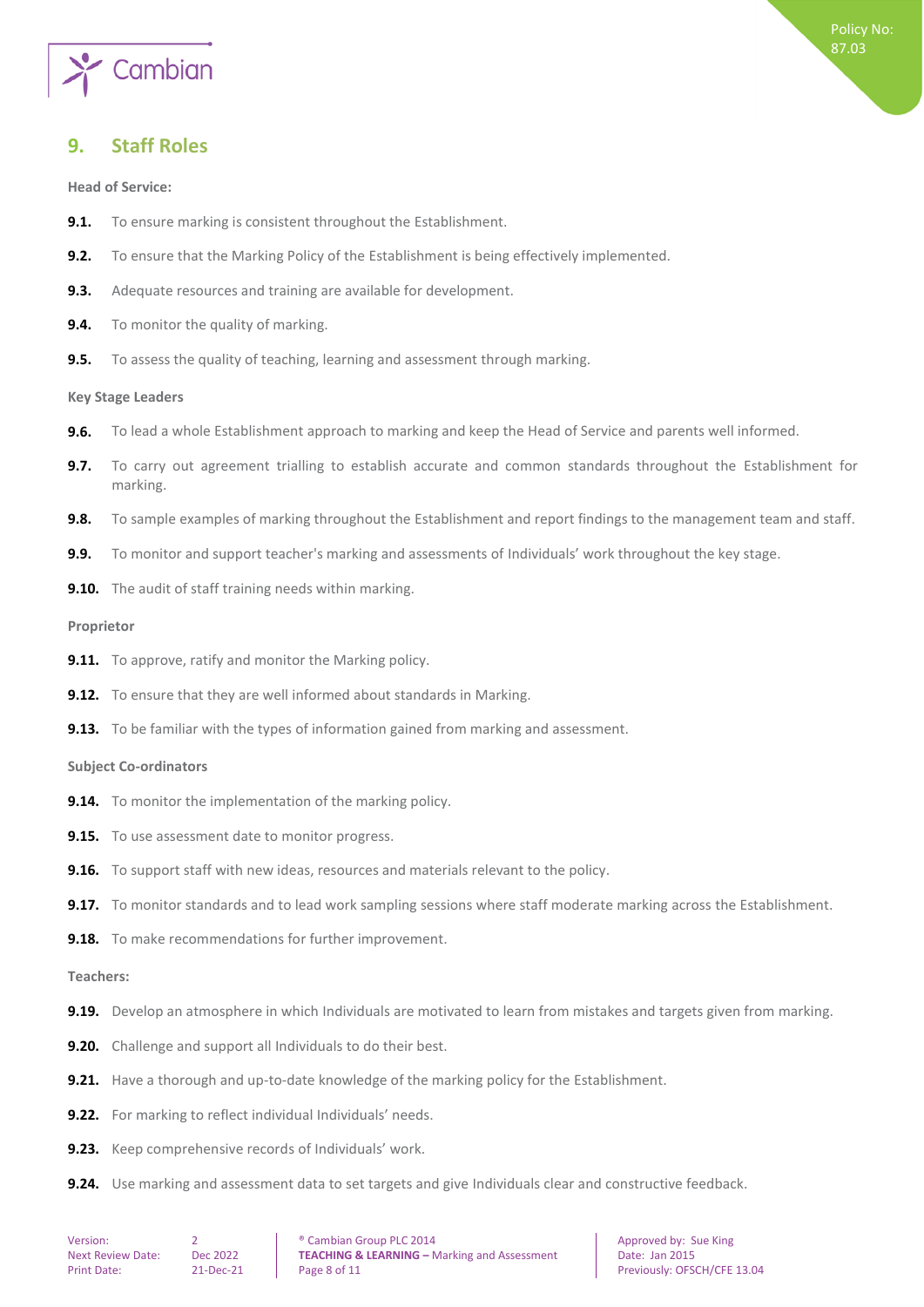

- **9.25.** Have the agreed marking symbols displayed in the classroom for Individuals, parents and supply teachers to refer to.
- **9.26.** To ensure that assessment information informs further curriculum planning.
- **9.27.** Race Equality and Equal Opportunities
- **9.28.** All Individuals have equal access to the curriculum regardless of their gender, disability or ability. We plan work that is differentiated for the performance of all groups and individuals and are committed to creating a positive climate that will enable everyone to work free from racial intimidation and harassment to achieve their potential.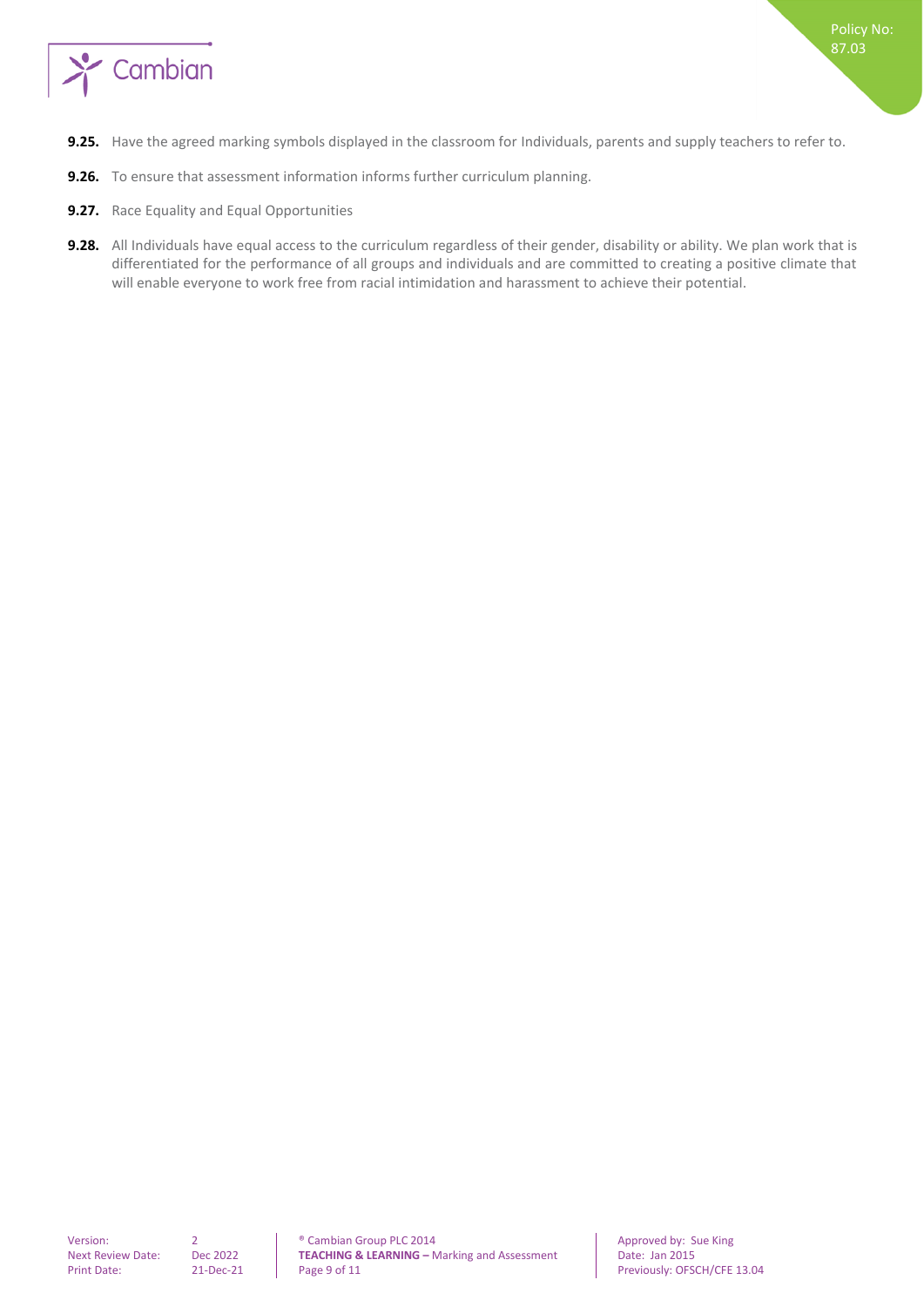

## <span id="page-9-0"></span>**11. Appendix 1: Subject Marking Policy Summaries**

#### <span id="page-9-1"></span>**English Marking Policy Summary**

- 11.1. After a piece of writing, teachers should:
	- Provide a favourable written comment about the Individual's work they have just read.
	- $\bullet$  Identify, as bullet points, a target or targets (depending on the Individual's ability) for next time i.e. diagnostic assessment on where improvement could be made. These can be written by the Individual at the beginning of the next piece of work to remind him/her. The most able Individuals might devise targets of their own.
	- Underline words or parts of words spelt incorrectly by the Individual (Years 3 and 4 up to three misspelled words depending on the Individual's ability, Years  $5 - 6 -$  up to five misspelled words depending on ability). Under the heading 'Spellings' written at the bottom of the Individual's piece of work, the teacher writes these incorrect words out correctly and the Individual copies them out three times each and then records them in his/her spelling log.
	- Use the symbol 'Sp' in the margin to denote a spelling error made by a Individual on a particular line.
	- Use the symbol 'p' in the margin to denote an error in punctuation made by the Individual on a particular line. The error/omission may be highlighted by a circle.
	- Use the symbol // in the margin to denote the absence and therefore the need of a paragraph in a line.
	- Reward pieces of good work with a star (Years 3-6).
	- Reward exceptional pieces of work with a visit to the Deputy Head or Head of Service.
	- Provide a mark for comprehension exercises and spelling tests.

#### <span id="page-9-2"></span>**Maths Marking Policy Summary**

**11.2.** It is not always appropriate to mark every example completed. Evidence that the work has been evaluated i.e. by ticking correct results, is important, but incorrect work should be assessed with the Individual if possible, and written or verbal comments made giving ideas for improvement. Criticism should always be constructive – beware of short, curt, unsubstantiated remarks. Books should always be marked and corrected as soon as possible after work is completed, and encouragement given both by written and oral comments. It is up to the professional judgement of individual teachers to decide how, when and if corrections should be made to written work. Often further work on similar examples would be more appropriate.

#### <span id="page-9-3"></span>**Science: Experimental write-ups**

**11.3.** All experiments should be written up using the proper framework of title, aim, prediction, method, diagram, observations, results and conclusion (plus improvements if applicable). This provides a structure for the pupil to work with and helps with presentation.

#### <span id="page-9-4"></span>**Effort Pupils of all ages and abilities say they like to see effort acknowledged.**

- **11.4.** Effort though crucial for learning success, is distinct from attainment levels and is personal to the individual. Effort should be acknowledged by the awarding of an effort grade in line with whole Establishment policy, descending from B at the top end of the scale to D at the bottom.
	- super**B**
	- heading for s**U**ccess
	- prom**I**sing
	- be**L**ow expectation
	- **D**isappointing!
		- towards success.